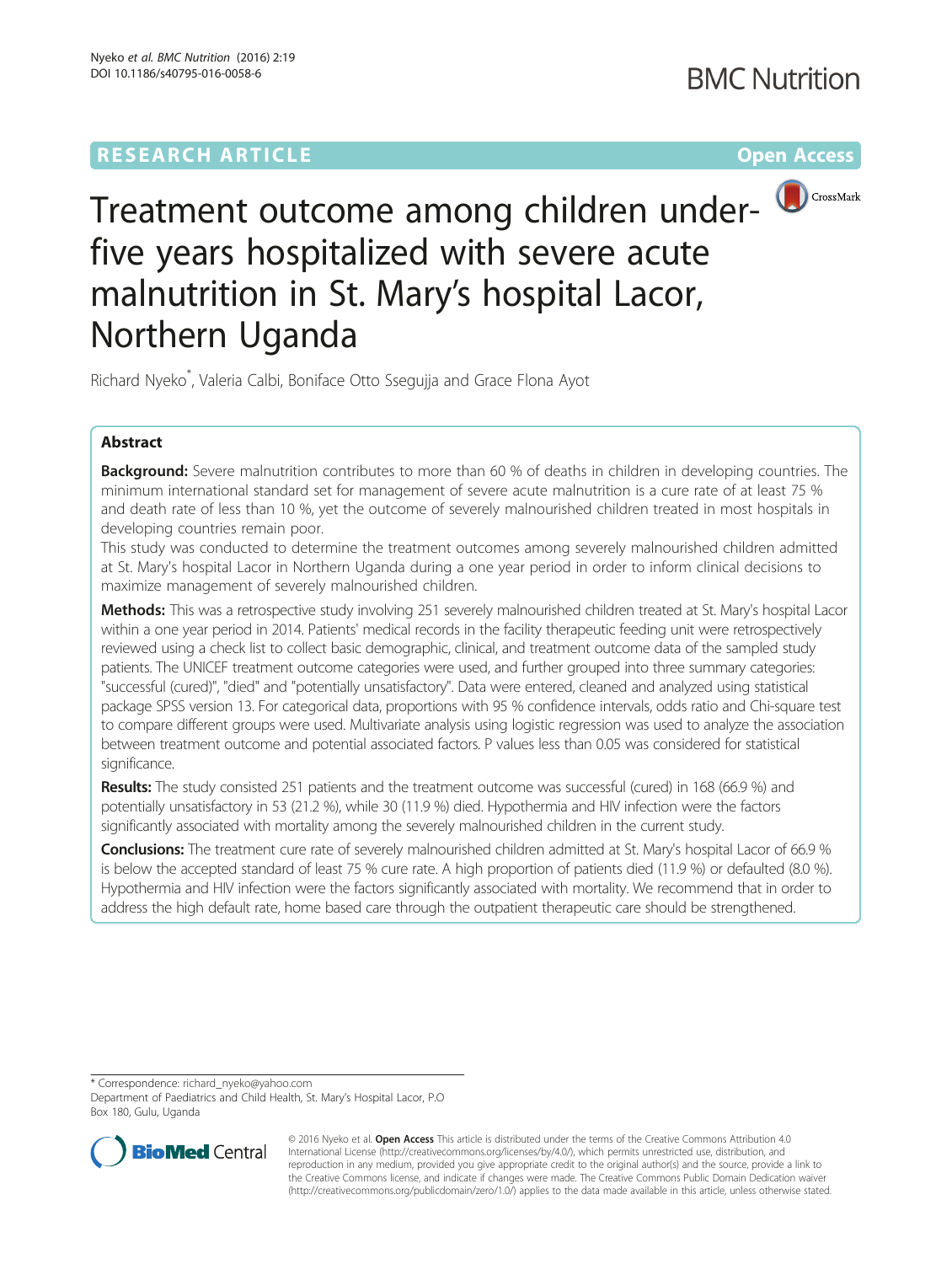## Background

Malnutrition is a contributing factor to nearly 60 % of the over 10 million deaths that occur annually among children under five years old in developing countries [[1\]](#page-6-0), where 2 % of children (about 13 million children) suffer from severe acute malnutrition [[2\]](#page-6-0). Uganda has one of the highest child mortality rates in the world [\[3](#page-6-0)], 40 % of which is attributed to malnutrition as the underlying cause [[4](#page-6-0)]. Most of these deaths are preventable and easily treatable.

The minimum international standard set for management of severe acute malnutrition is a cure rate of at least 75 % and death rate less than 10 % [[5\]](#page-6-0). However, the case-fatality rates in hospitals treating severe acute malnutrition in developing countries have remained high (average 20–30 %) and has not changed much since the 1950s [\[6](#page-6-0)] in spite of the fact that clinical management protocols capable of reducing case-fatality rates to 1–5 % [[7](#page-6-0)] have been in existence for over 30 years.

Despite the success of the current treatment protocols when implemented in specialized units, the adherence to the guidelines is variable, and their publication has not led to widespread decrease in case-fatality rates in most hospitals in the developing countries [\[8](#page-6-0), [9\]](#page-6-0). The persistence of high case-fatality rates is therefore commonly attributed to inappropriate case management as a result of poor knowledge [\[6](#page-6-0), [10\]](#page-6-0). Evidence from a review of treatment practices worldwide showed that many health services use discredited practices and that staff are unfamiliar with modern, effective guidelines for the management of severe malnutrition [\[10\]](#page-6-0). For instance, although both WHO and Uganda national guidelines for management of severe acute malnutrition recommend withholding transfusion unless a severely malnourished child's hemoglobin level is <4 g/dl [[11\]](#page-6-0), and withholding intravenous infusion unless a child has signs of severe dehydration or is in shock, a recent study in Uganda showed that these guidelines were not followed [[12\]](#page-6-0).

This study examined the potential risk factors for mortality among severely malnourished children admitted in St. Mary's hospital Lacor in Northern Uganda to generate information on a score of individual mortality risks which could be used to identify children at highest risk of death for whom more intensive care may be needed.

## Methods

## Study setting

The study was conducted at St. Mary's hospital Lacor, a private not-for-profit tertiary health care facility located in Gulu district, northern Uganda and serving a number of rural districts in northern Uganda. The hospital serves a very poor population in a highly challenging social and economic environment. Severe acute malnutrition (SAM), defined as weight-for-height/length < −3 z-score and/or mid upper arm circumference (MUAC) <11.5 cm, or presence

of bilateral pitting pedal oedema [[13](#page-6-0)], is the  $6<sup>th</sup>$  leading cause of admission among children under five years in the hospital. It accounts for up to 13 % of the total mortality among children under-five, with a case fatality rate of 15.4 % [[14](#page-6-0)]. In the hospital, children diagnosed with severe acute malnutrition who have medical complications are hospitalized and treated according to the national guideline using a two phased approach (initial and rehabilitation phases) [\[11, 15\]](#page-6-0). The initial treatment phase is focused on stabilizing the child's condition by careful re-feeding using F75 and identifying and treating life-threatening complications such as dehydration, hypoglycaemia, hypothermia, infections, and very severe anaemia among others [[16](#page-6-0)]. The rehabilitation phase involved increasing the energy and nutrient content of the therapeutic feeds (transition from F75 to F100) to recover lost weight. Most older children (>2 years of age) were also started on nutritious solid food in this phase. At the same time, play therapy to stimulate the child's emotional, cognitive and physical development were initiated in this phase both individually and in small groups.

#### Study design

This was a retrospective descriptive study involving 251 severely malnourished children treated in St. Mary's hospital Lacor within a one year period in 2014. The minimum sample size was calculated using the formula for cross sectional studies by Leslie Kish [\[17\]](#page-6-0) using a standard normal value corresponding to 95 % confidence interval (1.96); an absolute error between estimated and true value of 5 % (0.05), and an estimated treatment success (cure) rate for hospitalized severely malnourished children of 79.4 % as reported in Niger [[18](#page-6-0)]. The study population comprised severely malnourished children aged 3–59 months hospitalized at the hospital between January to December 2014. The WHO classification of severe acute malnutrition was used: A severely malnourished child was one whose weight-for-height/length was less than −3 z-score (severe wasting) and/or mid upper arm circumference <11.5 cm, or who had bilateral pitting pedal oedema [[13](#page-6-0)]. These were then broadly classified, for the purpose of management, as either oedematous or non-oedematous severe acute malnutrition. Patients with missing age (3 children) and those aged less than 3 months (11 children) and >60 months (37 children) were excluded from the study.

#### Sampling procedures

Patients' medical records in the facility therapeutic feeding unit were retrospectively reviewed and a sampling frame for all the eligible patients listed into an excel program which was then used to randomly select the required sample size of 251 from among the eligible patient population. A check list was then used to collect information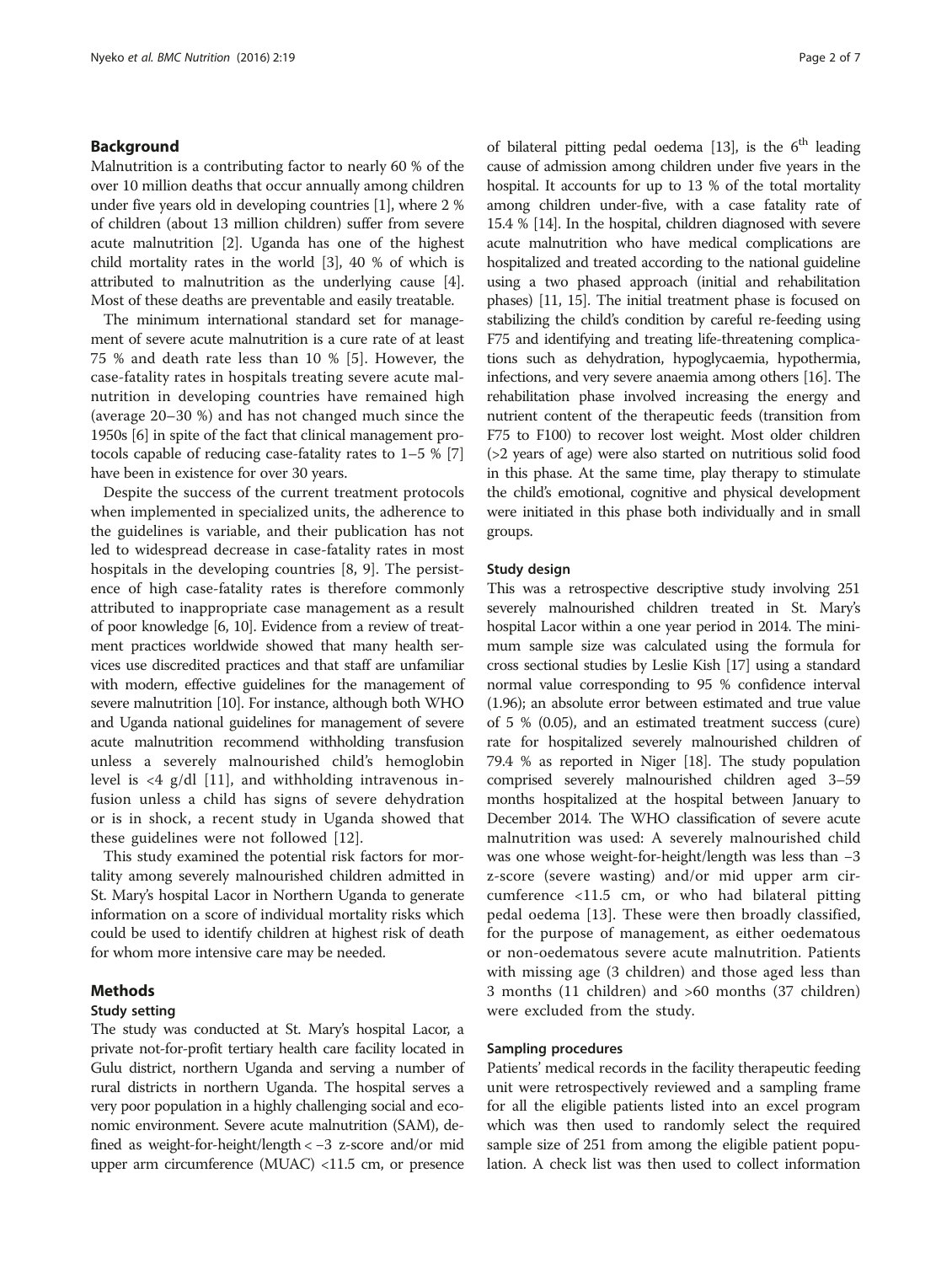regarding basic demographic, clinical, and treatment outcome of the sampled study patients.

The treatment outcome was divided into five categories according to guideline-defined criteria. These included: cured (finished treatment and achieved a weight-for-height of ≥85 %); default (left the therapeutic feeding centre/ nutrition rehabilitation ward before completing treatment); non-respondents (did not respond to treatment after 40 days on treatment); transfer out (patients whose treatment results are unknown due to transfer to another health facility or outpatient therapeutic program), and died (patients who died from any cause during the course of treatment). These were further grouped into three summary outcome categories: "successful" (cured), "died" and "potentially unsatisfactory" (non-response, default, and transfer out).

## Statistical analysis

Data were coded, entered, cleaned, stored and analyzed using Statistical Package for Social Scientists (SPSS) version 13 (the dataset file is available on request to the corresponding author). Categorical variables were summarized as frequencies and proportions, while continuous variables as means, median and standard deviations (SD). In the bi-variate analysis, odds ratios, 95 % confidence interval (CI), and chi-square test were used to measure the strength of association between the factors considered and the dependent variable, while the student's t-test was used for continuous variables. Multivariate analysis using logistic regression was used to determine the factors that were significantly associated with treatment

outcome. Included in the model at multivariate analysis were factors that were significant at bivariate analysis and those with scientific plausibility even though they were not significant at bivariate analysis. P-value <0.05 was considered for statistical significance. Results were summarized in texts, tables and bar graphs.

## Ethical considerations

Being a retrospective evaluation of standard treatment guidelines, individual patient consent was deemed impracticable. However, electronic databases created for this analysis were stripped of personal health identifiers and maintained securely and confidentially. This study was approved by the hospital's research and ethics committee and consent to publish the results of the study was obtained from the hospital administration.

## Results

During the one year study period 402 severely malnourished children were admitted to the hospital's nutrition unit (Fig. 1). Of these, we enrolled and evaluated the treatment outcome of 251 severely malnourished children aged 3–59 months (mean age 24.2 [SD 16.0] and median of 21.0). Majority, 154 (61.4 %) of the children were between 3 and 24 months of age (Fig. [2\)](#page-3-0), about two-third (61.0 %) of whom were males. Whereas up to 70 (27.9 %) of the malnourished children were HIV positive, only 24 (32.9 %) were on antiretroviral therapy (ART). Over half of the children (58.2 %) had oedematous severe acute malnutrition, and only 61.8 % of the children were immunized up to date. The other characteristics of the children are summarized in

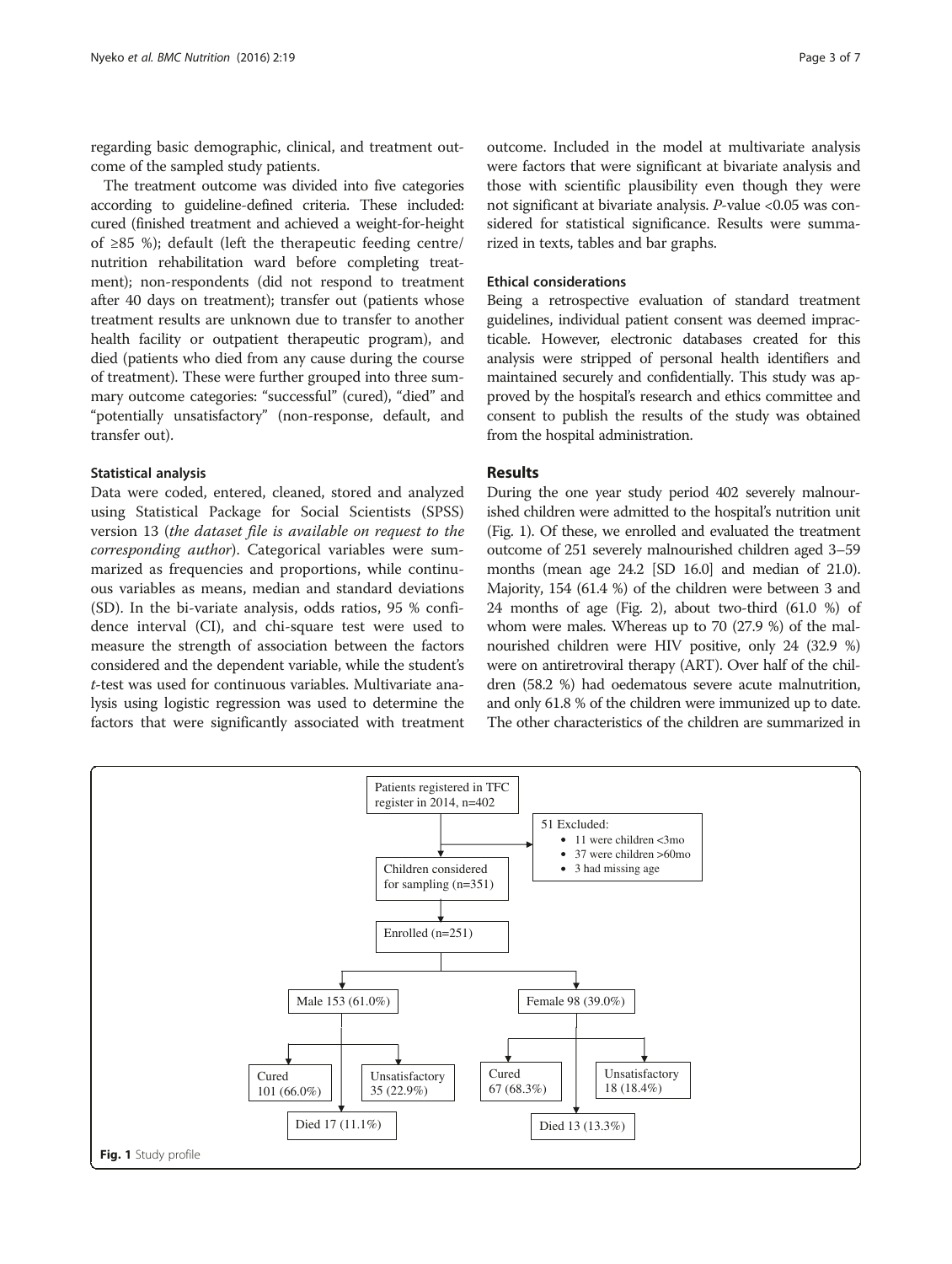<span id="page-3-0"></span>

Table 1. Of the 251 severely malnourished hospitalized children, 168 (66.9 %) were successfully discharged as cured, 30 (11.9 %) died, and the rest had potentially unsatisfactory outcome comprising defaulting treatment (8.0 %), transfer out (9.6 %), and non-response (3.6 %).

At bivariate analysis, HIV negative children were significantly more likely to have a successful treatment outcome (76.9 %) compared to their HIV positive counterparts, who were more likely to die (18.6 % vs 9.6 %),  $P < 0.001$ ,  $\chi^2$  = 19.981. The mean age of the children who died (18.87 months) was lower than that of the children who achieved a cure (25.13 months) and those with potentially unsatisfactory outcome (24.26 months), but this was not statistically significant ( $F = 1.966$ ,  $P = 0.142$ ). Children with non-oedematous severe acute malnutrition were more likely to die during the course of their management compared to those with oedematous acute malnutrition (16 [15.2 %] vs 14 [9.6 %]), but this was not statistically significant,  $P = 0.077$ ,  $\chi^2 = 5.115$  (Table [2](#page-4-0)).

Very low body temperature (hypothermia) also had a significantly increased association with mortality ( $\chi^2$  = 7.788,  $P = 0.020$ ). Similarly, children who received IV fluid infusion were significantly more likely to die compared to those who did not receive IV fluids  $(31.7 %$  vs  $5.0 %$ ),  $P < 0.001$ . In the same breath, significantly higher proportion of children that received blood transfusion died (27.6 %) compared to those who were not transfused (5.0 %),  $P < 0.001$ ,  $\chi^2 = 17.797$ (Table [3\)](#page-5-0). Majority of these deaths occurred in the first few days following IV infusion or blood transfusion (42.9 % within 24 h; 57.1 % within 48 h, and 71.4 % within 72 h after IV fluid infusion/blood transfusion).

At multivariate analysis, hypothermia and HIV infection were the only factors significantly associated with poor treatment outcome (mortality) among the severely malnourished children in the present study. Children with hypothermia were about five times more likely to die (OR 4.940,  $p = 0.017$ ), while HIV infected children were three times more likely to die (OR 3.087,  $p = 0.010$ ). The other factors that remained in the model even though they

|  |  | Table 1 Baseline characteristics of the study population |  |  |  |
|--|--|----------------------------------------------------------|--|--|--|
|--|--|----------------------------------------------------------|--|--|--|

| Characteristics              | Number          | Percent |
|------------------------------|-----------------|---------|
| Mean age                     | 24.2 $(16.0)^a$ |         |
| Sex:                         |                 |         |
| Male                         | 153             | 61.0    |
| Female                       | 98              | 39.0    |
| HIV status:                  |                 |         |
| Positive                     | 70              | 27.9    |
| Negative                     | 156             | 62.2    |
| Unknown                      | 24              | 9.6     |
| Exposed                      | 01              | 0.4     |
| $\bigcap$ ART:               |                 |         |
| Yes                          | 23              | 32.9    |
| <b>No</b>                    | 47              | 67.1    |
| Immunization status:         |                 |         |
| Up to date                   | 155             | 61.8    |
| Partial                      | 56              | 22.3    |
| Not immunized                | $\overline{4}$  | 1.6     |
| Unknown                      | 36              | 14.3    |
| Temperature                  |                 |         |
| <35 °C                       | 15              | 6.1     |
| ≥35 °C                       | 231             | 93.9    |
| Degree of dehydration        |                 |         |
| Severe dehydration           | 24              | 9.6     |
| Some dehydration             | 28              | 11.1    |
| No dehydration               | 199             | 79.3    |
| Degree of pallor             |                 |         |
| Severe pallor                | 34              | 13.5    |
| Mild-moderate pallor         | 99              | 39.5    |
| Not clinically pale          | 118             | 47.0    |
| District of residence:       |                 |         |
| Gulu                         | 86              | 34.3    |
| Amuru                        | 78              | 31.1    |
| Oyam                         | 54              | 21.5    |
| Others                       | 33              | 13.1    |
| Type of severe malnutrition: |                 |         |
| Oedematous                   | 146             | 58.2    |
| Non-oedematous               | 105             | 41.8    |

<sup>a</sup>Mean and Standard deviation

¶ Only those with confirmed HIV positive status were considered

were not statistically significant were persistent diarrhoea and presence of visible severe wasting (Table [4\)](#page-5-0).

## **Discussion**

The adherence to current available treatment guidelines is expected to contribute to improved survival by achieving a high cure rate and reducing death rate among severely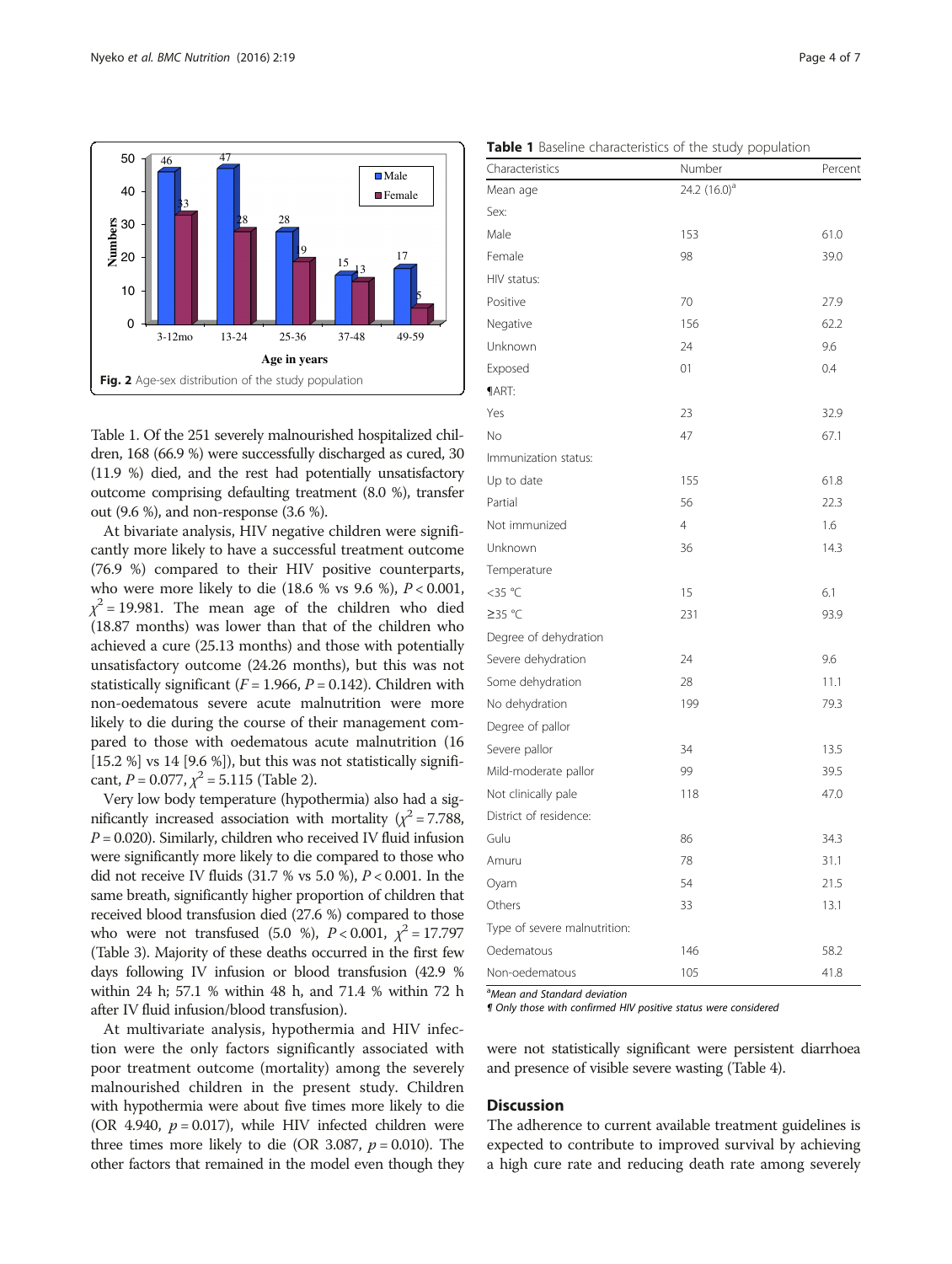<span id="page-4-0"></span>Table 2 Baseline characteristics associated with categorized treatment outcome

|                              | Cured $N = 168\%$ | Died $N = 30\%$ | Potentially unsatisfactory $N = 53$ (%) | $x^2$                               | $P$ -value |
|------------------------------|-------------------|-----------------|-----------------------------------------|-------------------------------------|------------|
| ¶Mean age                    | 25.13(16.89)      | 18.87(13.19)    | 24.26(14.10)                            | $1.966$ <sup><math>\pi</math></sup> | 0.142      |
| Age in months:               |                   |                 |                                         |                                     |            |
| $3 - 12$                     | 53(67.1)          | 14(17.7)        | 12(15.2)                                | 5.128                               | 0.077      |
| Above 12                     | 115(66.9)         | 16(9.3)         | 41(23.8)                                |                                     |            |
| Sex:                         |                   |                 |                                         |                                     |            |
| Male                         | 101(66.0)         | 17(11.1)        | 35(22.9)                                | 0.856                               | 0.652      |
| Female                       | 67(68.3)          | 13(13.3)        | 18(18.4)                                |                                     |            |
| §HIV status:                 |                   |                 |                                         |                                     |            |
| Positive                     | 33(47.1)          | 13(18.6)        | 24(34.3)                                | 19.981                              | $< 0.001*$ |
| Negative                     | 120(76.9)         | 15(9.6)         | 21(13.5)                                |                                     |            |
| Immunization status:         |                   |                 |                                         |                                     |            |
| Not up to-date               | 111(71.6)         | 14(9.0)         | 30(19.4)                                | 4.812                               | 0.090      |
| Up to-date                   | 57(59.4)          | 16(16.7)        | 23(24.0)                                |                                     |            |
| Type of severe malnutrition: |                   |                 |                                         |                                     |            |
| Oedematous                   | 106(72.6)         | 14(9.6)         | 26(17.8)                                | 5.115                               | 0.077      |
| Non-oedematous               | 62(59.1)          | 16(15.2)        | 27(25.7)                                |                                     |            |

Chi-squared (d.f. = 2) reported for categorical variables and <sup>π</sup>Unadjusted ANOVA (F statistic) for numerical values, ¶ mean (SD) §Only those with known HIV status were considered, \*P-value significant (<0.05)

malnourished children. The present study assessed the treatment outcome in 251 severely malnourished children aged 3–59 months admitted at St. Mary's hospital Lacor in Uganda within a one year period. Our main findings show that hypothermia and HIV infection seems to contribute significantly to poor outcome.

The high mortality rate as found in the present study accords with previous findings of high case fatality rate in hospitalized severely malnourished children in other African countries [[6, 12, 19, 20\]](#page-6-0). However, our findings show a much higher mortality rate than that reported in studies in Ethiopia [\[5](#page-6-0)] and Niger [[18\]](#page-6-0), but much lower than that reported in another Ugandan and other studies [[12, 21](#page-6-0), [22](#page-6-0)]. This difference could be attributed to the fact that most children in our study setting are brought to the hospital at critical stages of their illnesses as a result both of late referrals as well as late health care seeking. In addition, differences in the level of health care could also be the other possible factors for the contrasting variation in outcomes.

Hypothermia was significantly associated with an increased risk of mortality among severely malnourished children in the present study. The negative consequence of hypothermia in relation to mortality among severely malnourished children has been documented in previous studies [[12, 21\]](#page-6-0), and may be explained by the fact that hypothermia in these children is an indicator of serious infections as well as hypoglycaemia – two common causes of death among severely malnourished children. Similarly, children who were HIV infected were significantly more likely to die during treatment compared to their HIV negative counterparts who were more likely to have a successful outcome. HIV infection as a risk factor for poor outcome among severely malnourished children as found in the present study agrees with findings previously reported by other authors [\[12](#page-6-0), [23](#page-6-0)], but contrasts with results from another Ugandan study which found no adequate association between HIV positive status and death – attributed to the effect of HIV being overshadowed by the prominent effect of fluid overload [\[12\]](#page-6-0). However, the findings in the present study may not be surprising since both HIV and malnutrition tend to accelerate the progression of each other, a phenomenon that could have been compounded in this case by the increased risk of concurrent opportunistic infections given that majority of the HIV infected children in the current study were ART naïve.

Though IV infusions, either in the form of an I.V fluid infusion or blood transfusion were associated with an increased risk of mortality, these were not statistically significant at multivariate analysis. This finding, however, compares well with that from previous studies [[10, 12](#page-6-0), [21](#page-6-0)], and could be due to the fact that the use of IV fluids/blood transfusion serve as markers of severity of malnutrition. In addition, the fact that most of these deaths occurred soon after transfusion or infusion means that fluid overload could also be a plausible consequence of IV infusion/blood transfusion contributing to mortality, and corroborates the general recommendation to restrict transfusions or infusions of severely malnourished children [\[24](#page-6-0), [25\]](#page-6-0).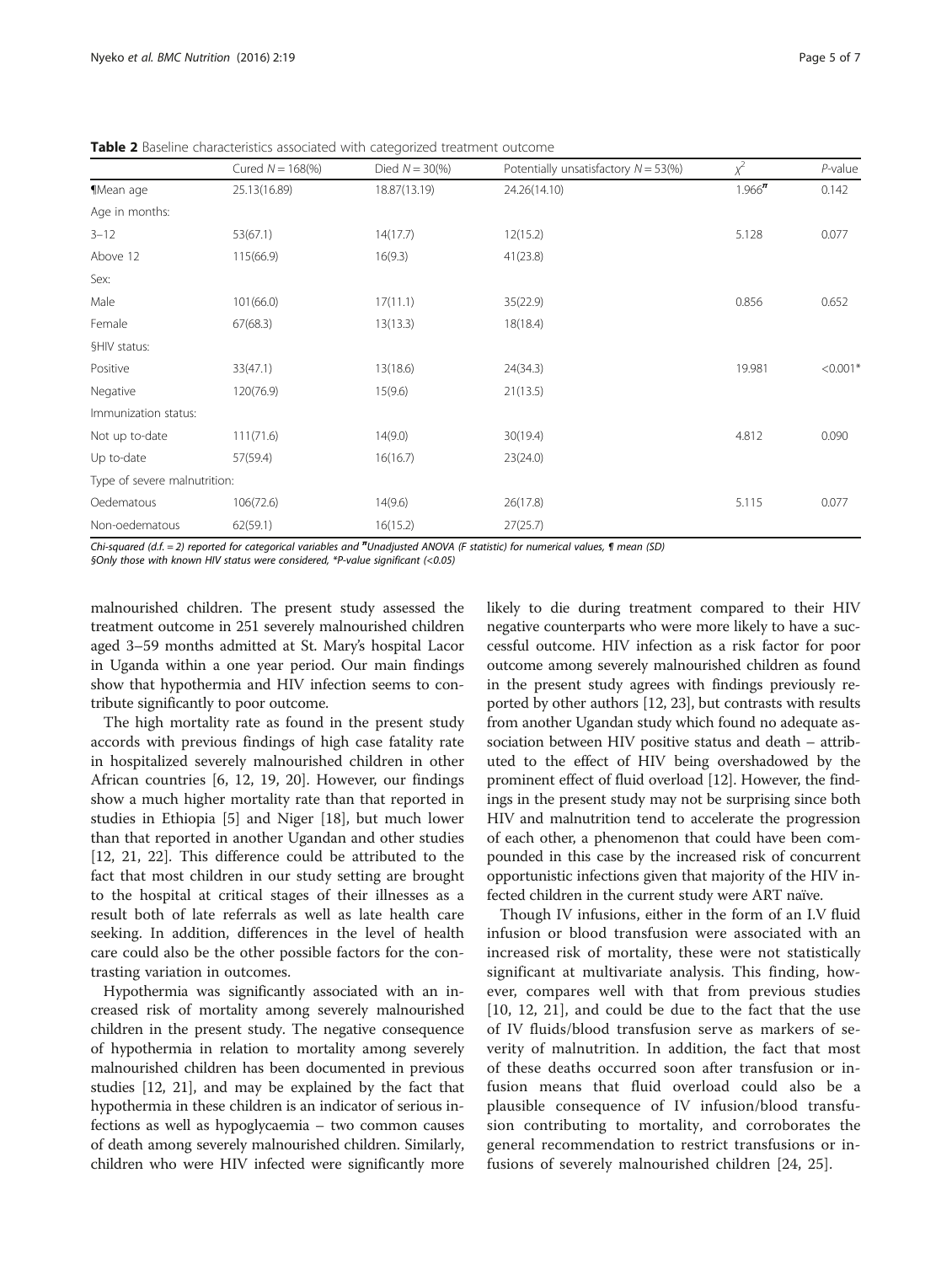|                        | Cured $N = 168\%$ | Died $N = 30\%$ | Potentially unsatisfactory $N = 53$ (%) | $\overline{x^2}$ | $P$ -value |
|------------------------|-------------------|-----------------|-----------------------------------------|------------------|------------|
| Vomiting               |                   |                 |                                         |                  |            |
| Yes                    | 41(65.0)          | 11(17.5)        | 11(17.5)                                | 2.710            | 0.258      |
| $\rm No$               | 127(67.6)         | 19(10.1)        | 42(22.3)                                |                  |            |
| Diarrhoea              |                   |                 |                                         |                  |            |
| Yes                    | 85(65.9)          | 21(16.3)        | 23(17.8)                                | 5.557            | 0.062      |
| No                     | 83(68.0)          | 9(7.4)          | 30(24.6)                                |                  |            |
| Duration of diarrhoea  |                   |                 |                                         |                  |            |
| $\geq$ 14 days         | 16(61.5)          | 8 (30.8)        | 2(7.7)                                  | 5.654            | 0.059      |
| $<$ 14 days            | 70(66.7)          | 14(13.3)        | 21(20.0)                                |                  |            |
| Oral thrush            |                   |                 |                                         |                  |            |
| Yes                    | 10(58.8)          | 4(23.5)         | 3(17.7)                                 | 2.328            | 0.312      |
| No                     | 158(67.5)         | 26(11.1)        | 50(21.4)                                |                  |            |
| Visible severe wasting |                   |                 |                                         |                  |            |
| Yes                    | 61(63.5)          | 16(16.7)        | 19(19.8)                                | 3.287            | 0.197      |
| No                     | 107(69.0)         | 14(9.1)         | 34(21.9)                                |                  |            |
| Temperature <35 °C     |                   |                 |                                         |                  |            |
| Yes                    | 6(40.0)           | 5(33.3)         | 4(26.7)                                 | 7.788            | $0.020*$   |
| No                     | 158(68.4)         | 25(10.8)        | 48(20.8)                                |                  |            |
| Dehydration            |                   |                 |                                         |                  |            |
| Yes                    | 32(61.5)          | 11(21.2)        | 9(17.3)                                 | 5.382            | 0.068      |
| No                     | 136(68.3)         | 19(9.6)         | 44(22.1)                                |                  |            |
| IV fluids              |                   |                 |                                         |                  |            |
| Yes                    | 16(39.0)          | 13(31.7)        | 12(29.3)                                | 32.188           | $< 0.001*$ |
| No                     | 137(75.7)         | 9(5.0)          | 35(19.3)                                |                  |            |
| Blood transfusion      |                   |                 |                                         |                  |            |
| Yes                    | 15(51.7)          | 8(27.6)         | 6(20.7)                                 | 17.797           | $< 0.001*$ |
| No                     | 137(75.7)         | 9(5.0)          | 35(19.3)                                |                  |            |

<span id="page-5-0"></span>Table 3 Clinical characteristics associated with treatment outcome

Chi-squared (d.f. = 2) reported for categorical variables, \*P-value significant (<0.05)

Whereas children with non-oedematous malnutrition (severe wasting) were more likely to die than those with oedematous malnutrition, this was not statistically significant. These findings, however, mirror that reported by Moges et al. (2009) in Ethiopia [\[22\]](#page-6-0), but contrasts with that reported by Bachou et al. [[12](#page-6-0)], and could be explained by the fact that malnourished children with severe wasting in the current study were more likely to be HIV positive

Table 4 Logistic regression for factors independently predicting mortality

| Characteristics        | Odd ratio | 95 % CI         | p-value  |
|------------------------|-----------|-----------------|----------|
| Temperature $<$ 35 °C  | 4.940     | 1.332-18.321    | $0.017*$ |
| Diarrhoea ≥14 days     | 3.342     | $0.105 - 1.111$ | 0.074    |
| Visible severe wasting | 2.221     | $0.743 - 6.635$ | 0.153    |
| HIV positive           | 3.087     | 1.307-7.292     | $0.010*$ |

 $*$  P-value significant (<0.05), CI = 95 % confidence interval

(39.1 %) compared to those with oedematous malnutrition (25.4 %), thus increasing their vulnerability to death. There was no significant difference in treatment outcome with regard to the patients' age, though younger infants aged 3–12 months were more likely to die compared to children above one year of age. This finding agrees with that by Teferi et al. in Ethiopia [\[5](#page-6-0)], and could reflect the fact that majority of the severely malnourished children in the current study were in the younger age group 3–24 months, coupled with the fact that complications and mortality due to infectious diseases are generally higher in young infants, exacerbated in this case by severe acute malnutrition.

## Limitations of the study

Being a retrospective study, other factors that could have important bearing on treatment outcome, including